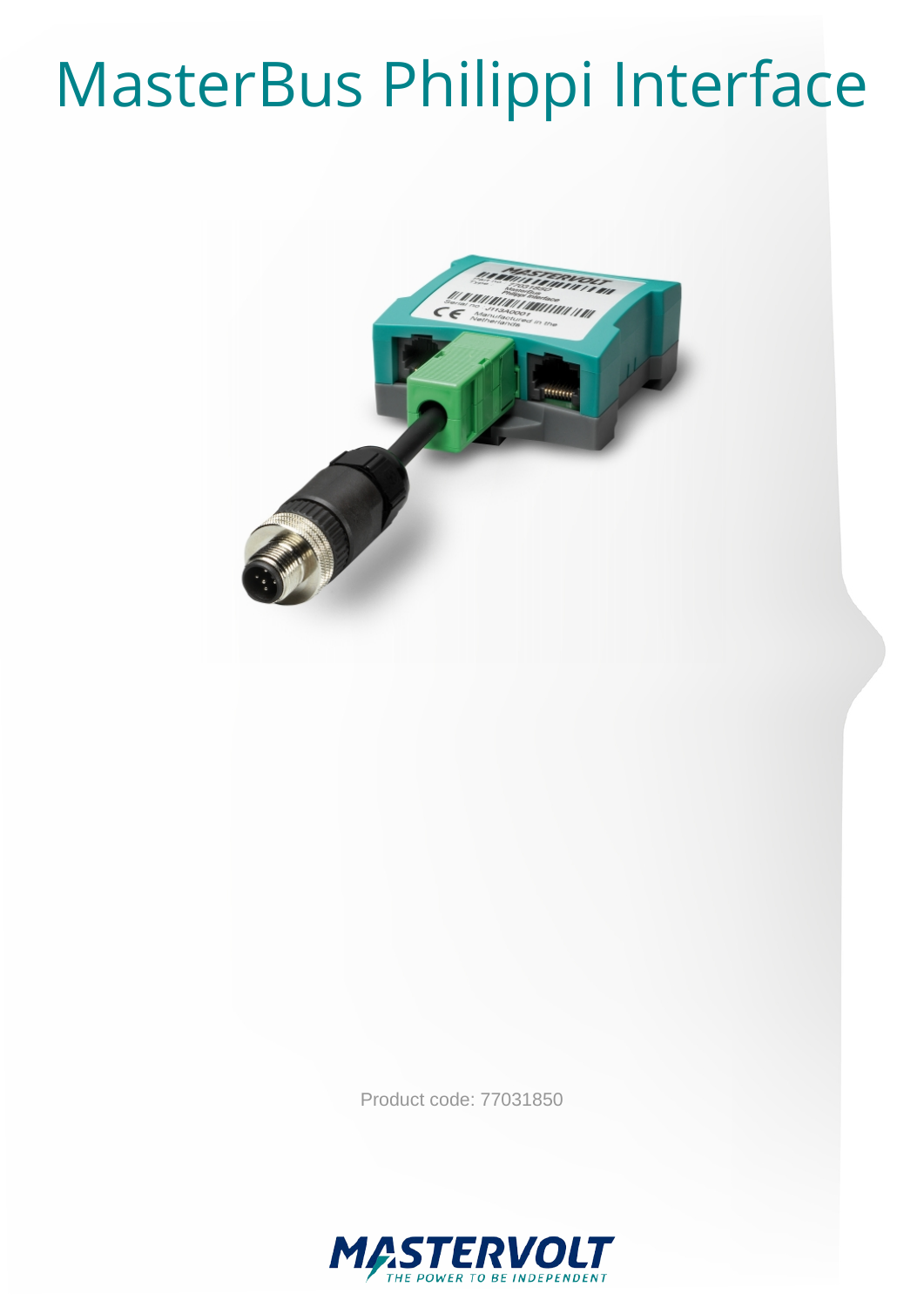The MasterBus Philippi Interface makes it possible to view and control Mastervolt products on a Philippi PSM2 display. Mastervolt products use the CAN-based MasterBus protocol to communicate between products. Similar, the company Philippi uses the PBUS protocol. The MasterBus Philippi Interface connects the worlds of MasterBus and PBUS.

#### **Access to the world of Philippi system monitors**

The MasterBus Philippi Interface translates the messages from MasterBus to PBUS, and vice versa. In addition to the devices available on the PBUS, the Philippi System Monitor (PSM) will be able to monitor and control up to 6 Mastervolt products. For each product, a selection of the most popular values and controls are displayed, for example the State of Charge of your battery bank measured by the MasterShunt.

Compatible products include Mass Combi, Mass Combi Ultra, MLI Ultra, ChargeMaster, ChargeMaster Plus and MasterShunt 500. Plug & Play configuration of the MasterBus Philippi Interface makes life easy. The Philippi System Monitor even allows configuring the displayed Mastervolt products.

This Interface solution allows combining complete Mastervolt power systems with Philippi System Monitors, showing all system information on a single display.

#### **Features**

- · Configure, monitor & control Mastervolt products from a Philippi System Monitor.
- · Read out Mastervolt and Philippi systems through a single display.
- · Plug & Play installation.
- · Sales enabler; creates new sales opportunities.

#### **Applications**

Suitable for various marine and mobile applications, like boats, campers and caravans. Also upgrades or refits with an existing Philippi system.

More information about Philippi System Monitors and PBUS: Philippi-online.dePhilippi-online.de